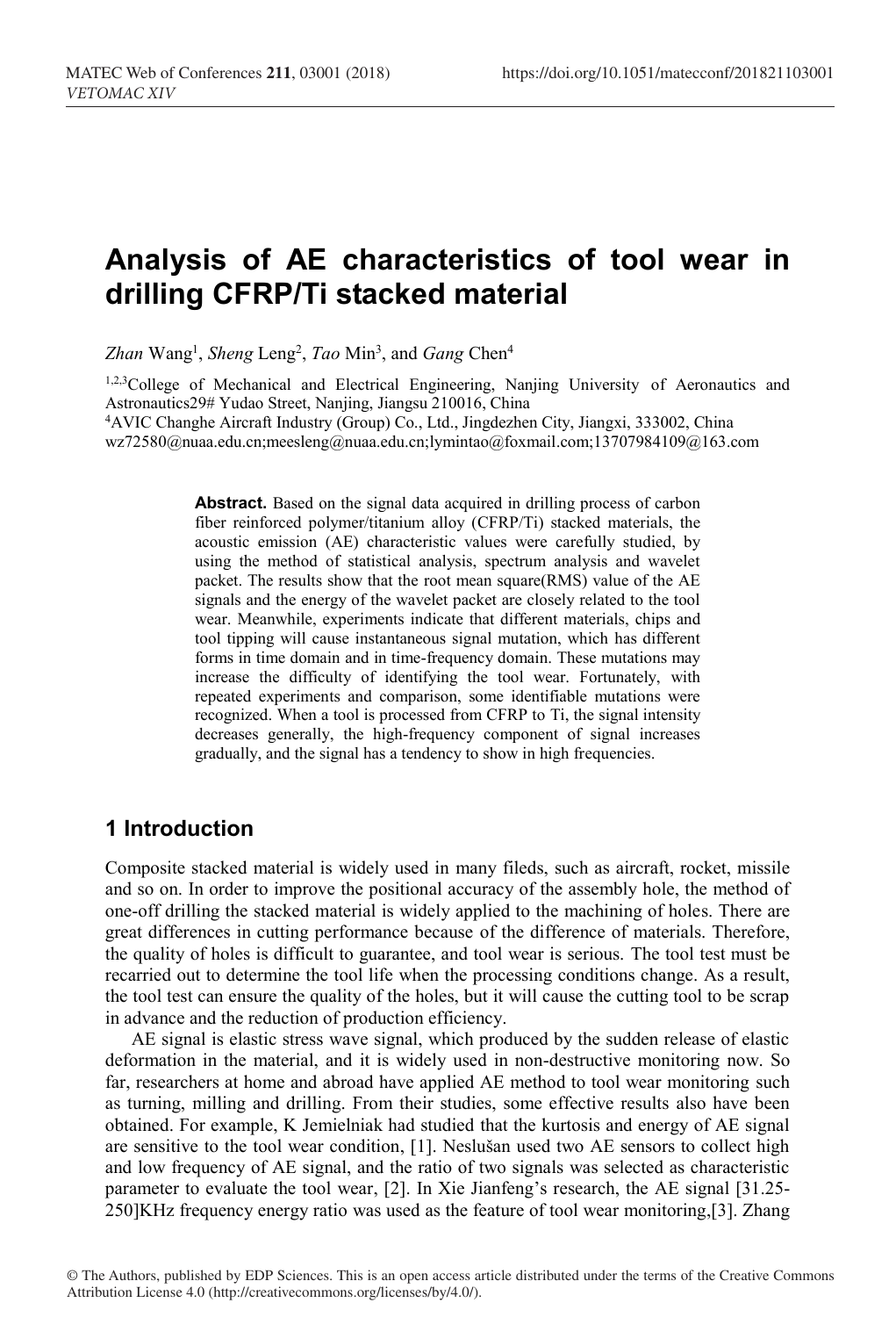dongliang proved that the tool wear can be indicated effictively by embedding dimension and Lyapunov coefficient, [4]. Gómez M P studied that the mean energy of AE signal is closely related to tool wear and it can be used to monitor tool wear, [5]. Hu Jianglin studied that the speed of tool wear can be expressed clearly by the number of AE signal ringing,[6].

# **2 Design and analysis of experiments**

The studies above show that AE signals can be used as tool monitoring effectively, [7]. At present, the study on features of AE signal when put drilling processing on CFRP/Ti structure has not been reported yet. So, based on the signal data obtained from drilling process of CFRP/Ti materials, the AE characteristic values such as the means, skewness, kurtosis, root mean square and wavelet packet energy were carefully studied in this paper.

The experimental material is CFRP/Ti, and the thickness of CFRP plate and Ti plate is 3mm respectively. The type of data acquisition card is Advantech PCIE1816H, whose sample rate is 1MS/s, and the frequency range of the target AE signal is 125KHz-500KHz. The model of sensor is Shenghua SR800. The range of working frequency of the sensor is 50KHz-800KHz, and the peak of sensitivity is greater than 70db. In the experiment, the sensor was mounted on the surface of the CFRP plate. At the same time, coupling agent is used on the surface between the sensor and CFRP plate to reduce the loss of signal. The hardware platform for collecting signals is shown in Figure 1.



**Fig. 1.** Signal acquisition hardware settings.

For the convenience of research, the CFRP layer was identified as F, and the Ti layer was identified as L. The drill can cause a signal mutation when it is just in touch with the workpiece or rapid return. In this paper, only stable signals in F and L will be analysed.

# **2.1 Experiment and analysis of high speed steel drill**

The drilling experiment was carried out firstly with the easy to wear high speed steel bit. An uncoated high speed steel drill with 6mm diameter was used in experiments, every tool is processed from new to worn. Experimental parameters are shown in Table 1.

| Groups No. | Spindle speed<br>n(r/min) | Tool feed<br>f(mm/min) | Repetitions | Number of<br>holes |
|------------|---------------------------|------------------------|-------------|--------------------|
|            | 3500                      | 70                     |             |                    |
|            | 3500                      | 50                     |             |                    |
| 3          | 2700                      | 70                     |             |                    |
|            | 2700                      | 50                     |             |                    |

**Table 1.** Experimental parameters of high speed steel drill.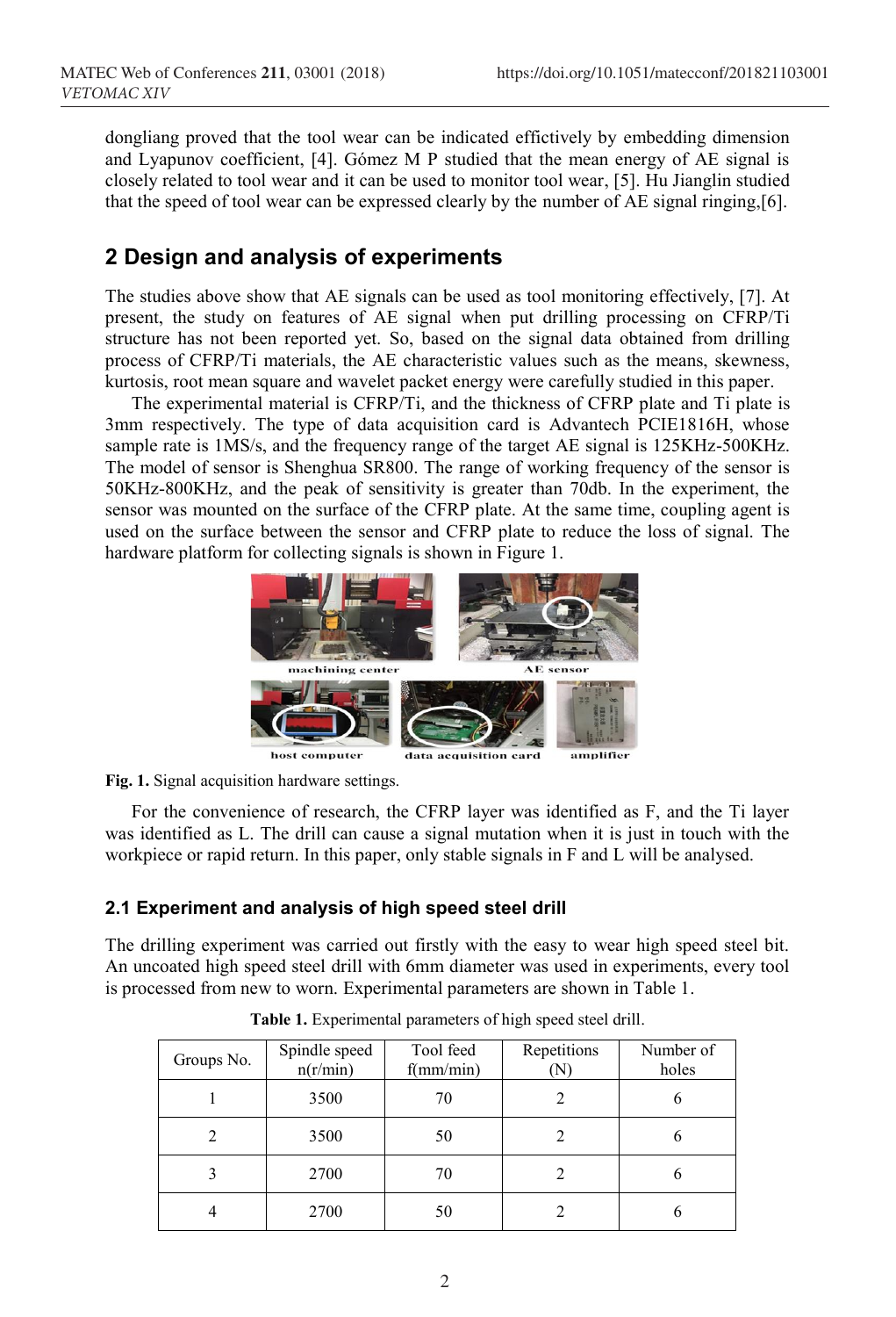Frequency domain analysis: We used high-pass digital filter to filter out the original signals below 100KHz. Meanwhile, Pwelch function was used to analyse the filtered signal, and the method of Hanning window was applied to the analysis of power spectrum. As a result, there are two states about the power spectrum of AE signal in the wear process of every high speed steel drill. We can find that the signal's power spectrum marked from 1 to 3 are maintained at one level, and the value of hole 4 reduced to another level abruptly, while the hole 5 and 6 are maintained at the same level with the hole 4. Especially, the rules are more obvious when the spindle speed belows 3500r/min. So, it can be concluded that the power spectrum value of AE signal will decrease when the tool wear is serious.

Time domain analysis: Similarly, filter out the signals below 100KHz in the original signals. Then, the characteristic values of mean, root mean square (RMS) value, skewness and kurtosis were calculated. It is found that the RMS value has a periodical characteristic. But, the mean, skewness and kurtosis have no obvious regularity. As shown in Figure 2, the variation of RMS value in F and L is in accordance with the change law of power spectrum.



**Fig. 2.** Changes of RMS value with hole number in F and L.

#### **2.2 Experiment and analysis of carbide drill**

The study above shows that there is a significant relationship between the power spectrum, RMS value of the AE signal and the tool wear condition . Obviously, it is hard to achieve the detailed characteristics of AE signals because the wear process of high speed steel drill is very fast. Therefore, the second stage experiments was carried out under the same conditions using the carbide drill, and the experimental parameters are shown in Table 2.

| Groups No. | Spindle speed<br>n(r/min) | Tool feed<br>f(mm/min) | Repetitions<br>N | Number of<br>holes |
|------------|---------------------------|------------------------|------------------|--------------------|
|            | 3500                      | 70                     |                  | 26                 |
|            | 3500                      | 50                     |                  | 26                 |
|            | 2700                      | 70                     |                  | 26                 |
|            | 2700                      | 50                     |                  | 26                 |

**Table 2.** Experimental parameters of carbide drill.

Frequency domain analysis: The power spectrum analysis of signals in F and L shows that the AE signal frequency band from 300KHz to 400KHz is regular. Specifically, from hole 1 to hole 7, the power spectrum value continues to rise. However, the power spectrum value of hole 8, hole 9 and hole 10 continues to decline. Besides, from hole 11 to hole 26, the power spectrum value is stable. Comparing to the high speed steel bit, the signal power spectrum of carbide drill from the new to the wear process also can be divided into two states. But, the first state of the carbide drill presents a slow rising trend, and there is a short transition process from the first state to the second state.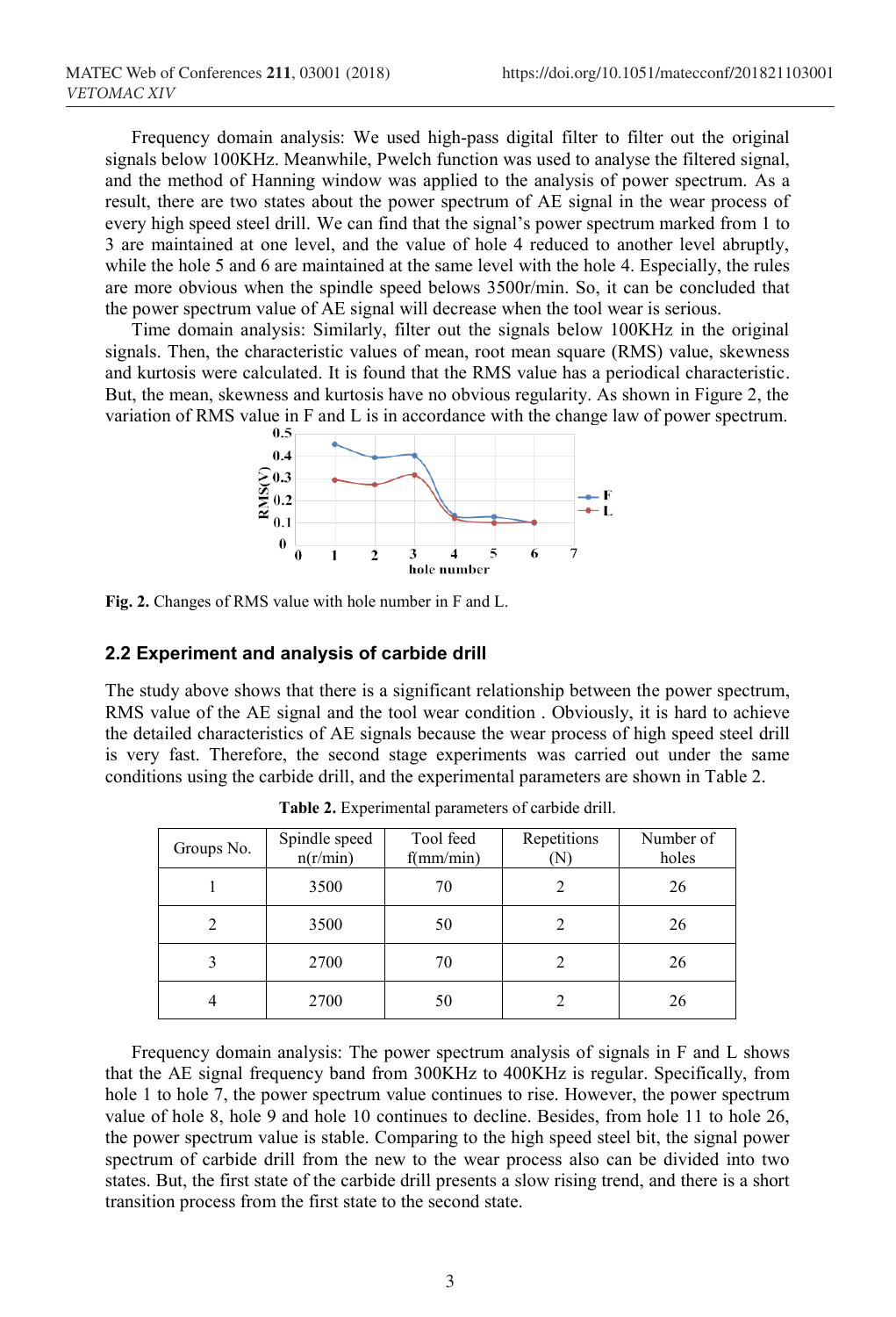Time domain analysis: Filter out the original signals below 100KHz. Then, the RMS value will be calculated. It is found that the regulation of signal RMS value is consistent with the power spectrum value. That is to say, in the initial wear stage, the RMS value of the signal rises steadily. After entering the stable wear period, the RMS value of the signal is stable near a certain level. The regulation of RMS value is shown in Figure 3.



**Fig. 3.** Changes of RMS value with hole number in F and L.

From above analysis, it can be obtained that the power spectrum and the RMS value show a phased feature along with the tool wear, but the wear figure can not be indicated. So, in next paper, the method of wavelet packet transform will be applied to the analysis of AE signal, and the AE signal energy in each frequency section will be studied too.

#### **2.3 Wavelet packet analysis**

The wavelet packet analysis method<sup>[8]</sup>has excellent resolution in low frequency and high frequency parts of the signal. The decomposition algorithm is as follows:

$$
\begin{cases} x_{j+1,2n} = \sum_{k} h_0(k-2l)x_{j,n,k} \\ x_{j+1,2n+1} = \sum_{k} h_1(k-2l)x_{j,n,k} \end{cases}
$$
 (1)

In the formula,  $\{x_{j,n,k}\}\$ is the previous decomposition result of wavelet packet,  $\{x_{j+1,2n}\}\$ and  $\{x_{i+1}, x_{n+1}\}$  are the next decomposition results. Meanwhile, the scale index is *j*, the positioning index is *l*, the frequency index is *n*, the variable is *k*, the multiresolution filter coefficients using to record decomposition results are  $h_0$  and  $h_1$ .

The wavelet packet reconstruction algorithm is as follows:

$$
x_{j,n,k} = 2\left[ \sum_{l} h_0(k-2l)x_{j+1,2n+1,k} + \sum_{l} h_1(k-2l)x_{j+1,2n,k} \right]
$$
 (2)

According to formula (1) and (2), in time domain, there is a equality between the energy of original signal and the decomposition coefficient of wavelet packet. That is to say:

$$
E_{j,n} = \sum_{k=1}^{N} \left| x_{j,n,k} \right|^2 \tag{3}
$$

#### **2.4 Analysis results**

Based on the above, the original signals of F and L were decomposed into three-layer, using the method of wavelet db3 analysis, and there are eight sections. Besides, the sample frequency is 1MS/s and the width of each section is 62.5kHz. Necessarily, we ignored the worthless signals in the range from 0 to 125 KHz and 187.5 to 250 KHz. Then, the signals were reconstructed with the remaining frequency sections, and we decomposed the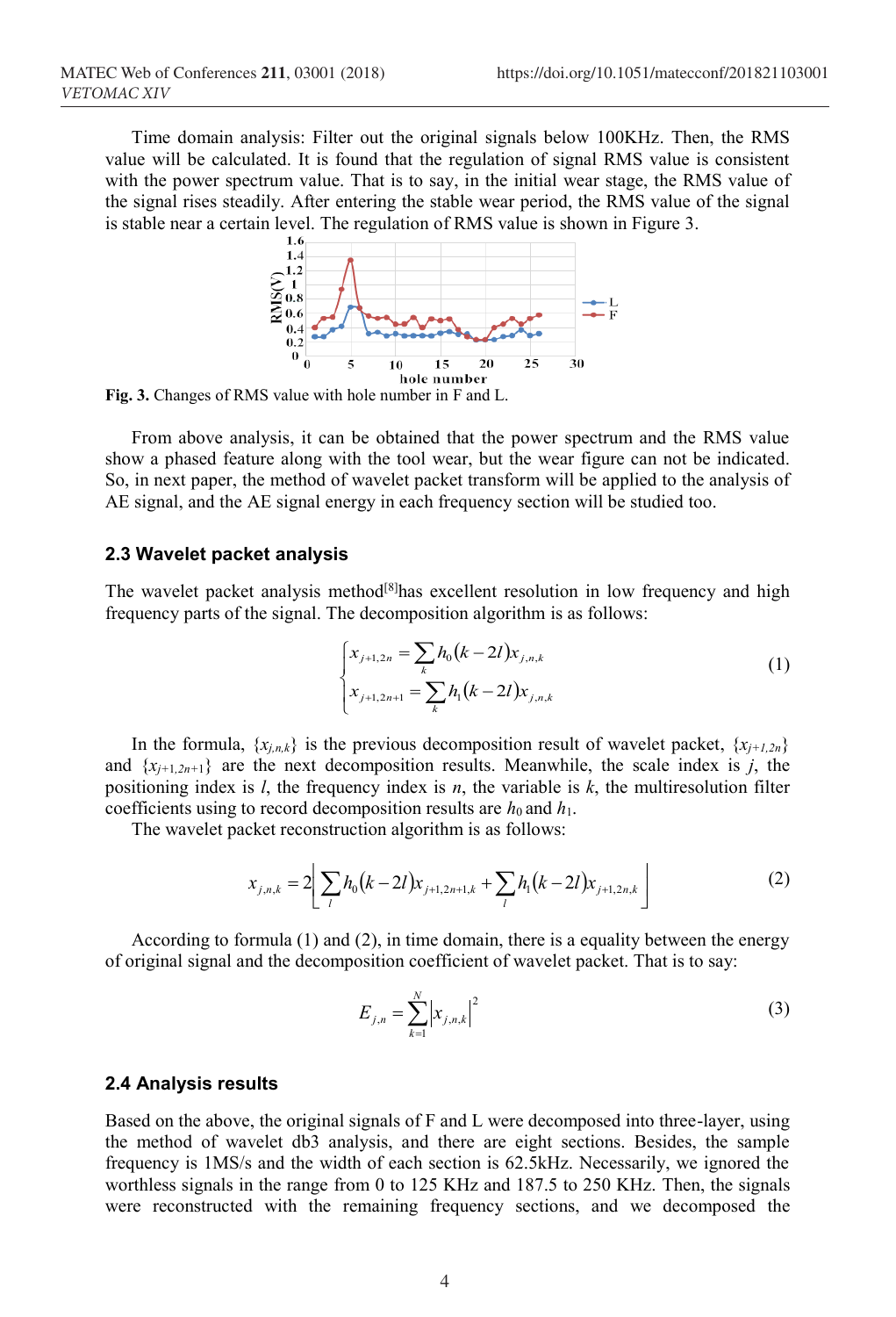reconstructed signals into four-layer. So, the percentage of the wavelet packet energy in each frequency section was calculated. The result shows that there are four sections such as 19([125-156.25]KHz), 21([187.5-218.75]KHz), 22([218.75-250]KHz) and 27([375- 406.25]KHz) in F, where the signals changed regularly with the tool wear. Furthermore, with the wear of the tool, the energy ratio of wavelet packet is gradually decreasing in the 21 and 22 sections of F, while the energy ratio of wavelet packet in the 19 and 27 sections is increasing gradually. The law of F also applies to L. However, in L, the signals were affected by the chip of Ti, and the AE signal fluctuates greatly. The law of energy ratio is shown in Figure 4 and Figure 5. In Figure 4, the energy ratio of 19 and 27 sections can be divided into AB, CD and EF. The holes in AB segment are of good quality, and the holes of CD segment begin to appear slight burrs, while the holes of EF segment can be seen to have appeared obvious burrs. Besides, the quality of holes in each stage is shown in Figure 6.



**Fig. 6.** Hole quality of each stage.

### **2.5 Signal analysis in the area of contact surface**

As a result, the rule of contact surface characteristics in time domain are shown in Figure 7.

burrs



**Fig. 7.** Variation of amplitude in contact surface.

When the tool was processed from CFRP to Ti, the amplitude of the signal decreases gradually. Next, the method of wavelet packet multi-resolution is used to analyze the signal components of each frequency section. Also, it can be discovered that the signal energy is mainly concentrated in the 19,20,21,22 and 27 sections. Besides, the energy ratio of some main frequency sections is shown in Figure 8. The energy ratio of section 22 has a